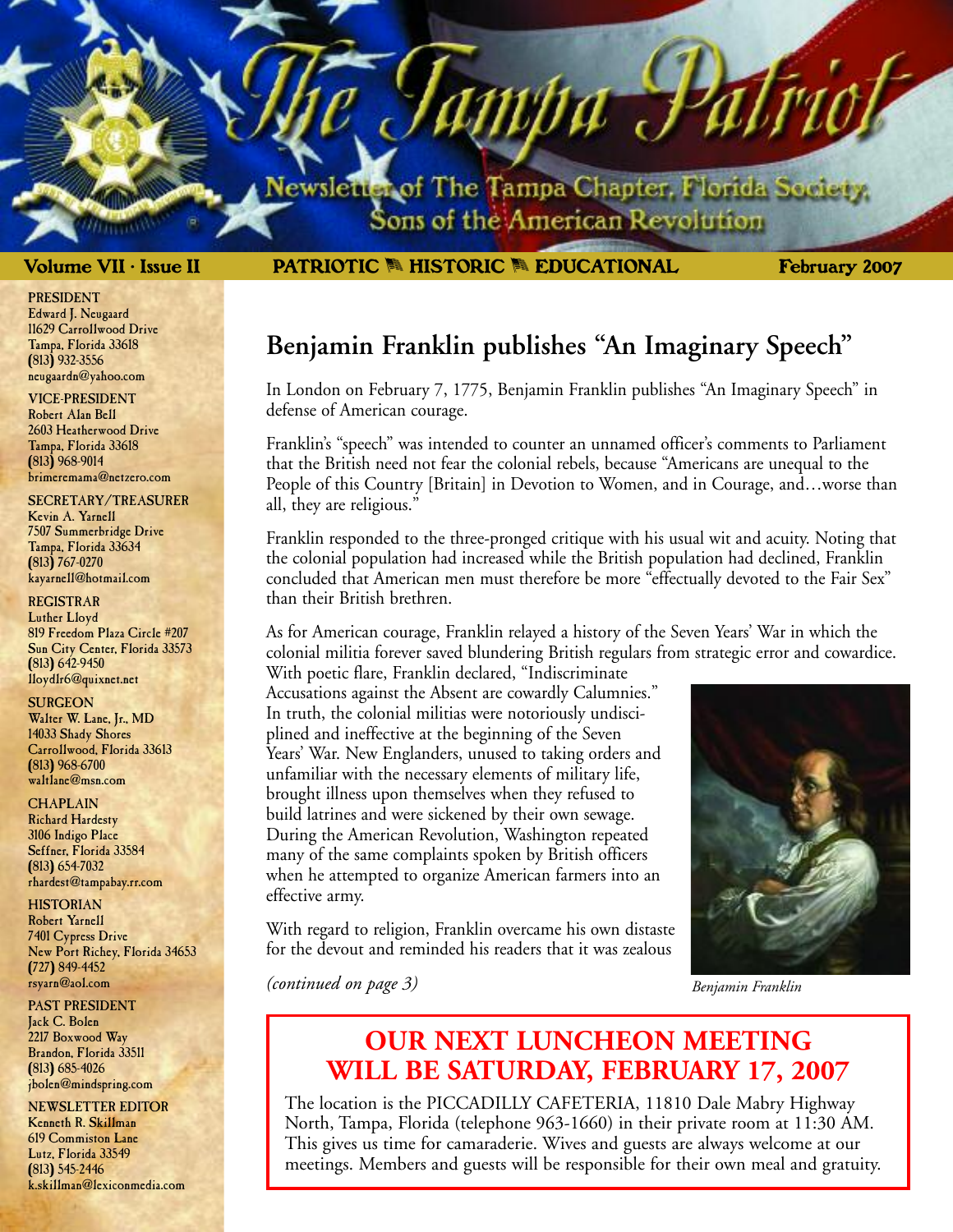## **Minutes of the January 20, 2006 Meeting of the Tampa Chapter SAR**

President Jack Bolen called the meeting to order at 12:01 p.m. Chaplain Hardesty gave the invocation and Compatriot Bob Yarnell led the Pledge of Allegiance.

Members present: Dwight Tetrick, Ed Neugaard, Richard Hardesty, Marty Miller, Jack Bolen, John Skillman, Cy Gamber, Alan Bell, Luke Lloyd, and Robert Yarnell

Welcome guests: Thomas and Darlene Schoepski (Darlene is the daughter of Willard Hawn our newest member and Regent of the Asa Cottrell chapter of the DAR in Illinois.), June Bolen, Eileen Turnbull, Richard Hull, Ellie Skillman

Spouses and guests were introduced.

President Bolen then informed the members that he and Ed Neugaard had gone to the VFW post in Port Richey to present Willard Hawn with his membership certificate.

Since Kevin was attending the state BOM meeting, there was no Secretary/Treasurer report.

Lloyd Luke reported that there were currently 17 applications being worked upon. Some are close to being finalized and others may not get beyond the inquiry stage, but things look good for future membership additions.

Vice President Ed Neugaard reported he had a note from

Charlene Herreid asking him to send her the names of the people who bought pins from the CAR at the December meeting.

Alan then gave a report on the color guard. The CAR is hosting an event in March and we have been asked to provide the color guard for that.

President Bolen then asked if there was any old business that needed to be discussed. Hearing none he asked if there was any pressing new business. Hearing none, the meeting was adjourned for lunch.

At 12:50 the meeting reconvened. The program was the installation of the new officers. Past President Dwight Tetrick did the installation. Following the installation, new President Ed Neugaard gave a brief talk about his life and what brought him to Tampa many years ago.

Past President Bolen offered a brief thank you for all who had assisted him during his years as President.

The 50/50 drawing took place and the chapter was enriched by \$10.00.

Following the recessional and the benediction, the meeting was adjourned at 1:20 p.m.

Respectfully submitted in the absence of the Secretary,

Bob Yarnell *Chapter Historian*



## **A Message from Our President**

At our January meeting we installed our new officers for 2007. It was indeed a great honor to have been elected and duly installed as your President. I am a fairly new member of the chapter and consider myself to be one of the 'new kids on the block.' Dwight and Jack are going to be hard acts to follow. I will try to do my best during my year in office. Many of you have graciously offered to give me a helping hand when I need it. I am sure I will be calling on some of you.

The Color Guard seems to have gotten off the ground. Let's hope that a few more of our members will step forth and put on their Colonial tights. Even your new president has acquired a 'uniform' of sorts. It does not look very authentic, but it might fool enough people to get by.

We are fortunate to have so many applications in the pipeline. Almost all clubs are having difficulty in attracting and keeping new members, especially younger ones. Let's all make an effort to recruit a new member this year. Whenever you get a chance, talk up the S.A.R. Most people have never heard of it or have an erroneous impression of what it stands for.

Our Vice President has promised to line up interesting some programs for the year. This is what increases our attendance and makes our chapter attractive to new members.

Our thanks goes to Dwight Tetrick, who was kind enough to install our new officers.

I look forward to working with all of you to make 2007 a good year for our organization.

God Bless,

Ed Neugaard *President*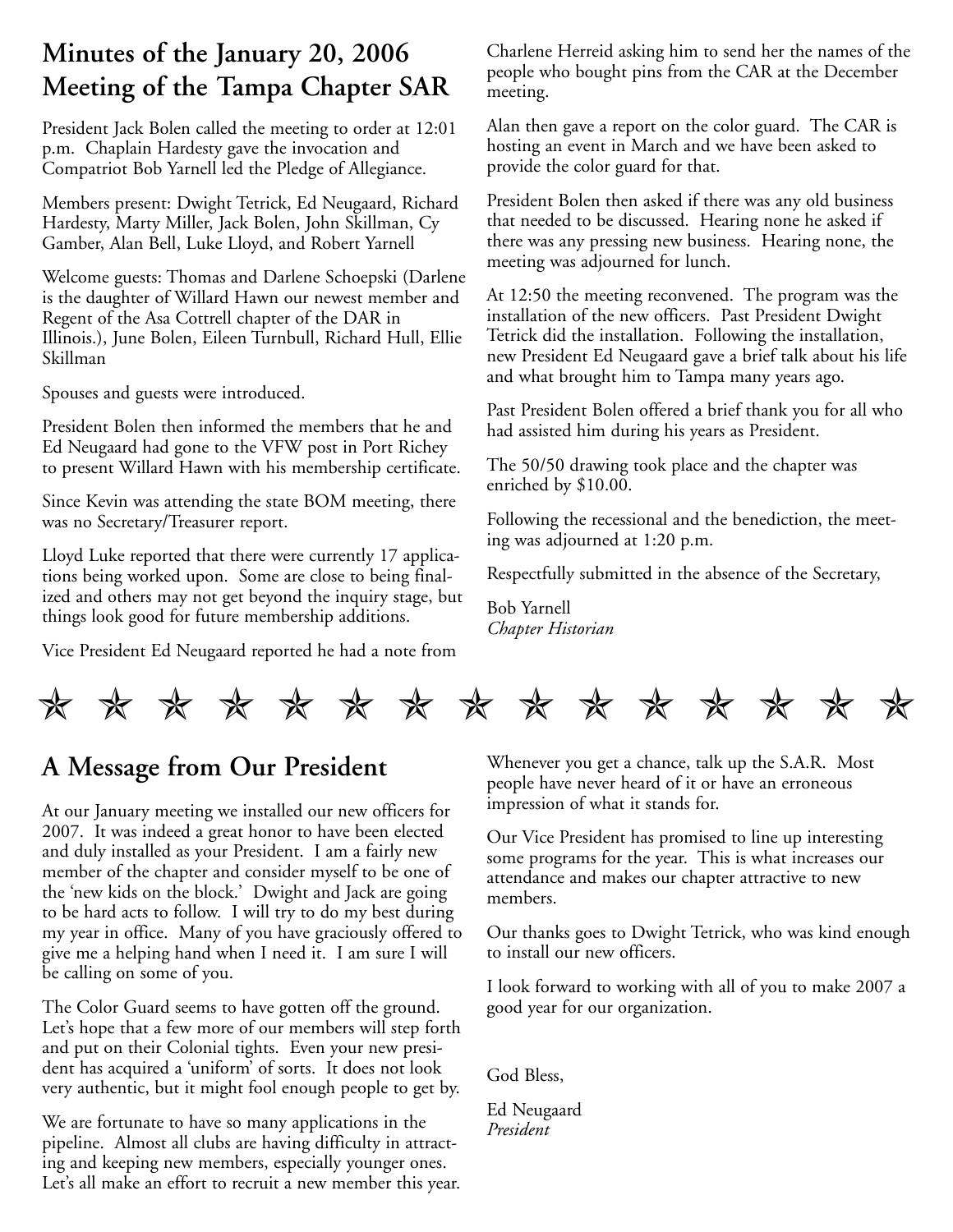## **Chapter Ambassadors Needed**

In an effort to generate interest and increase our membership, we are producing a number of additional newsletters each month which are sent out to prospective members. This worthy activity comes at some additional cost which is a financial burden on the chapter. We are looking for one member per issue to donate \$25 to this cause. This person will be designated a "Chapter Ambassador" and will receive recognition in that month's newsletter. If you wish to contribute, please see Kevin, Ken or any chapter officer.

#### **Imaginary Speech** *(continued from page 1)*

Puritans that had rid Britain of the despised King Charles I. Franklin surmised that his critic was a Stuart [i.e. Catholic] sympathizer, and therefore disliked American Protestants, "who inherit from those Ancestors, not only the same Religion, but the same Love of Liberty and Spirit…"

Benjamin Franklin publishes "An Imaginary Speech". (2007). The History Channel website. Retrieved 06:03, Feb 12, 2007, from http://www.history.com/tdih.do?action=tdihArticleCategory&id=240.

# "We can't all be Washingtons, but we can all be patriots." — Charles F. Browne ✯✯✯✯✯✯✯✯✯✯✯✯✯✯✯



*Newly inducted 2007 Tampa Chapter officers pose with Past Presidents. From Left to Right: Vice President Alan Bell, Past President Dwight Tetrick, President Ed Neugaard, Registrar Luke Lloyd, Chaplain Richard Hardesty, Chapter Historian Robert Yarnell, and Past President Jack Bolen.*